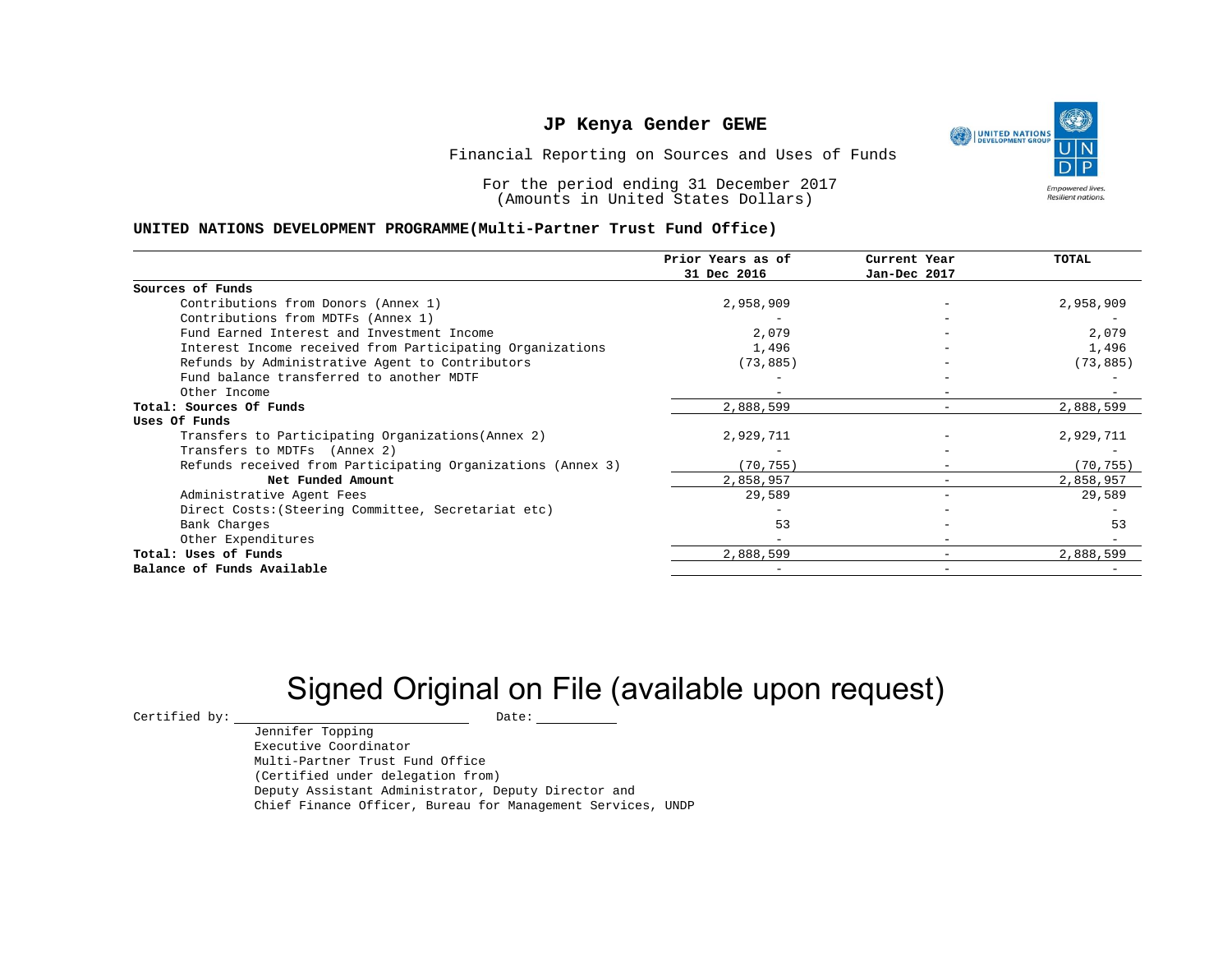

Financial Reporting on Sources and Uses of Funds

For the period ending 31 December 2017 (Amounts in United States Dollars)

#### **UNITED NATIONS DEVELOPMENT PROGRAMME(Multi-Partner Trust Fund Office)**

**Annex - 1: Contributions**

|                      | Prior Years as of | Current Year             | TOTAL     |
|----------------------|-------------------|--------------------------|-----------|
|                      | 31 Dec 2016       | Jan-Dec 2017             |           |
| From Contributors    |                   |                          |           |
| GOVERNMENT OF NORWAY | 2,958,909         | $\overline{\phantom{0}}$ | 2,958,909 |
| Total: Contributions | 2,958,909         | $-$                      | 2,958,909 |

## Signed Original on File (available upon request)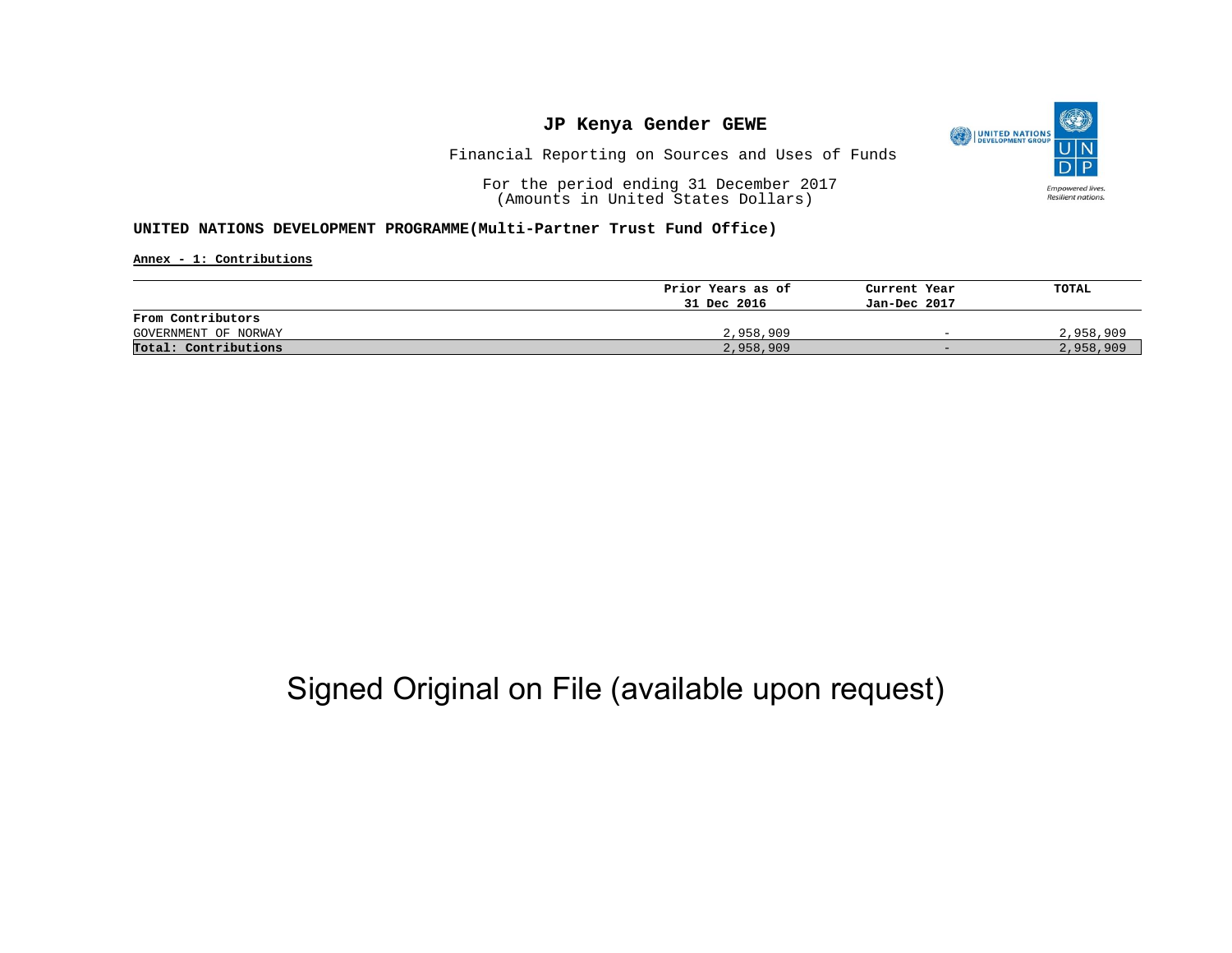

Financial Reporting on Sources and Uses of Funds

For the period ending 31 December 2017 (Amounts in United States Dollars)

#### **UNITED NATIONS DEVELOPMENT PROGRAMME(Multi-Partner Trust Fund Office)**

**Annex - 2: Transfers**

|                                | Prior Years as of | Current Year             | TOTAL     |
|--------------------------------|-------------------|--------------------------|-----------|
|                                | 31 Dec 2016       | Jan-Dec 2017             |           |
| To Participating Organizations |                   |                          |           |
| ILO                            | 204,496           | $\qquad \qquad -$        | 204,496   |
| IOM                            | 60,000            | $\qquad \qquad -$        | 60,000    |
| UNDP                           | 301,894           | $\qquad \qquad -$        | 301,894   |
| UNEP                           | 50,000            | $\overline{\phantom{a}}$ | 50,000    |
| UNESCO                         | 512,335           | $\overline{\phantom{a}}$ | 512,335   |
| UNFPA                          | 275,454           | $\overline{\phantom{a}}$ | 275,454   |
| UNICEF                         | 115,597           | $\qquad \qquad -$        | 115,597   |
| UNIDO                          | 104,197           | $\qquad \qquad -$        | 104,197   |
| UNODC                          | 37,100            | $\qquad \qquad -$        | 37,100    |
| UNWOMEN                        | 1,247,238         | $\overline{\phantom{a}}$ | 1,247,238 |
| WHO                            | 21,400            | $\qquad \qquad -$        | 21,400    |
| Total Transfers                | 2,929,711         | $\overline{\phantom{a}}$ | 2,929,711 |

# Signed Original on File (available upon request)